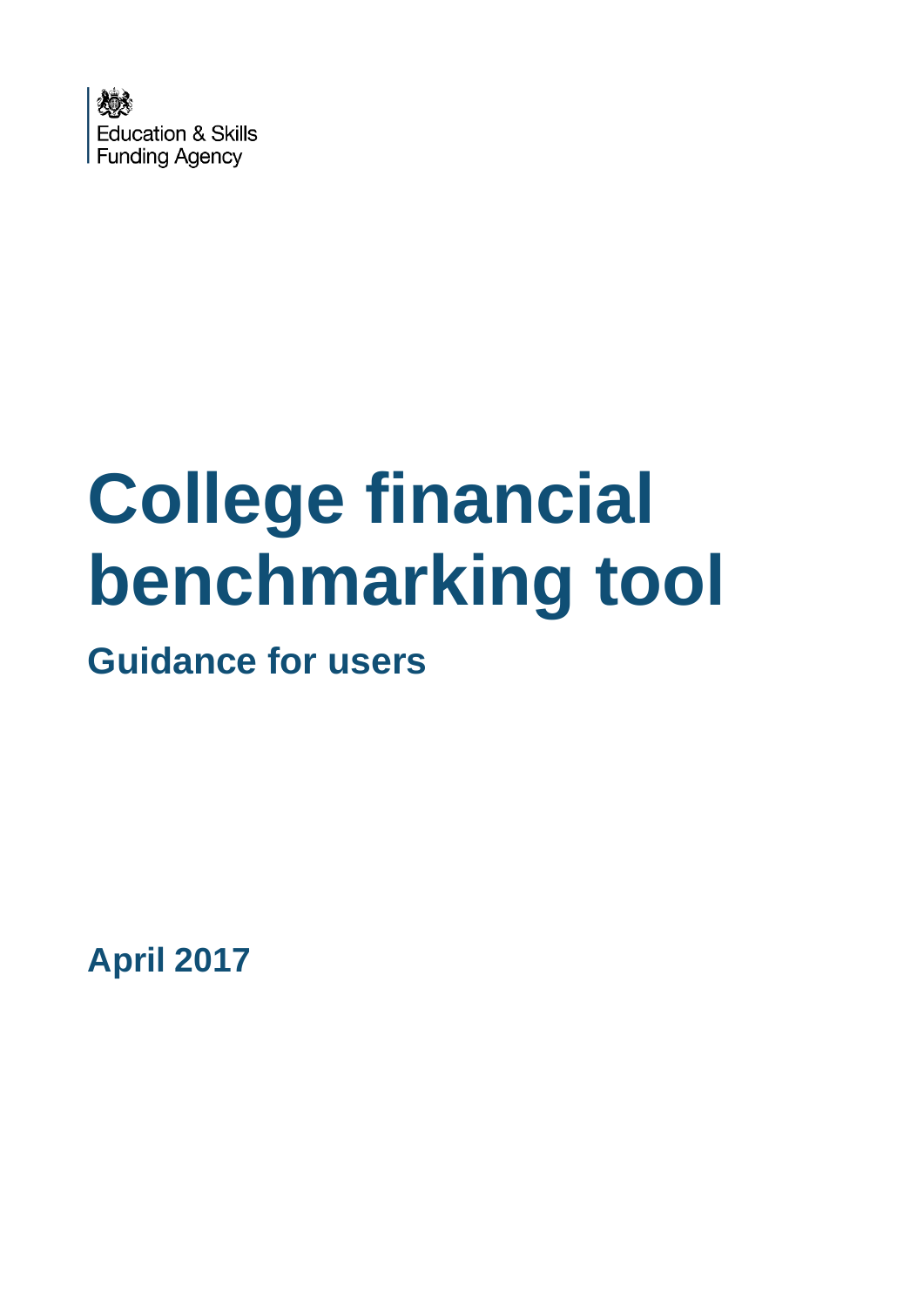# **Introduction**

The Education and Skills Funding Agency (ESFA) has published a financial benchmarking tool to help colleges compare their financial performance with the sector.

The tool replaces the [benchmarking package](https://www.gov.uk/government/publications/sfa-financial-management-benchmarking-data-for-colleges) previously commissioned in partnership with the sector.

This document gives guidance on how to use the tool.

## **Getting started**

Due to the large file size, we advise users to save the tool to a local drive to mitigate any performance issues.

Once open, users should navigate to the 'Start Here' tab and follow these steps:

#### **Step 1: Select the relevant college**

Users should select the relevant college from the dropdown list. This list includes all colleges that submitted a finance record. It does not reflect any subsequent business combinations.

#### **Step 2: Select the relevant financial year**

Users should select the relevant year – either 2014/15 or 2015/16.

#### **Step 3: Select criteria for the benchmark population**

Users should select which filters to apply to the benchmark population, including:

#### **College type**

Users should select 'YES' from the dropdown where they want the college type to be included in the benchmark population

**•** Region

Users should select 'YES' from the dropdown where they want the region to be included in the benchmark population

#### **Income**

Users should enter a minimum and a maximum income figure to be included in the benchmark population where they want to exclude very small or large colleges

Once the relevant fields are complete, the tool will present a count of the number of colleges in the benchmark population.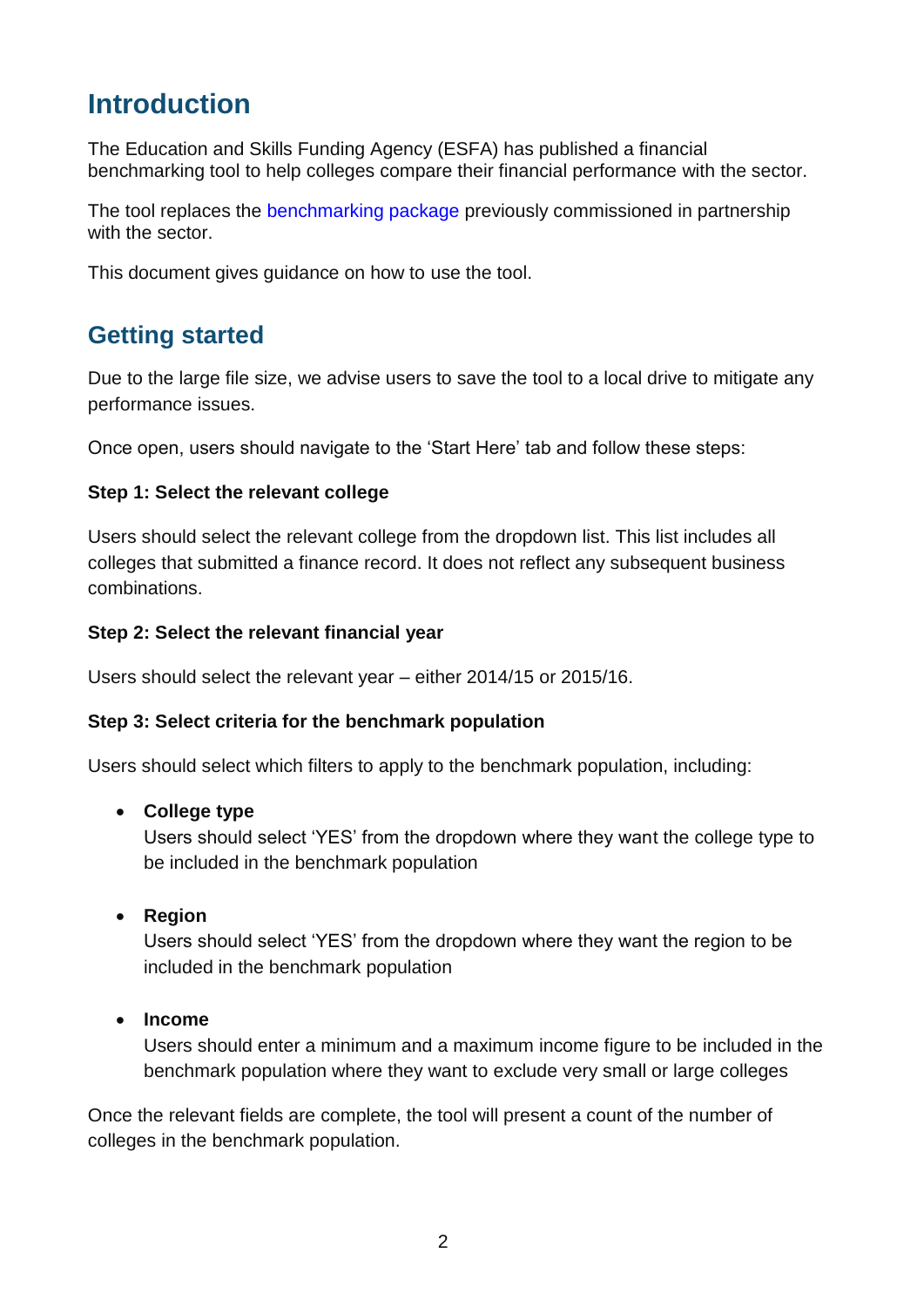# **Output reports**

The tool gives a number of output reports as follows:

| <b>Report</b>               | <b>Detail</b>                                                                                                                                                                                                                                                                                                                                                         |
|-----------------------------|-----------------------------------------------------------------------------------------------------------------------------------------------------------------------------------------------------------------------------------------------------------------------------------------------------------------------------------------------------------------------|
| <b>Benchmarking reports</b> | There are four benchmarking reports:<br><b>Income:</b> information on income relative to<br>learner numbers<br>Pay costs: information on pay costs relative to<br>staff numbers<br><b>Non-pay costs:</b> information on specific non-pay<br>data<br>Detailed comparison: comprehensive<br>information on a line-by-line basis for all fields in<br>the finance record |
| <b>Trend analysis</b>       | There is 5-year trend data presented in table and chart<br>format.                                                                                                                                                                                                                                                                                                    |
| Underlying data             | There are two sets of underlying data:<br><b>Benchmark population:</b> includes colleges in<br>the benchmark population once filtered for the<br>criteria selected<br><b>Total population:</b> includes all colleges with<br>information for both 2014/15 and 2015/16                                                                                                 |

### **Interpreting outputs**

Users should apply professional judgement in interpreting the outputs of the tool.

The 'guidance' tab in the tool sets out some key things to consider when interpreting results, including:

- benchmark measures
- data completeness
- data accuracy

Users may want to produce iterative versions of the output reports based on different benchmark populations.

Users may also want to undertake additional benchmarking activity focusing on alternative comparator groups and additional datasets. They may also wish to enhance the benchmarking reports with a narrative understanding of the reasons behind any variances.